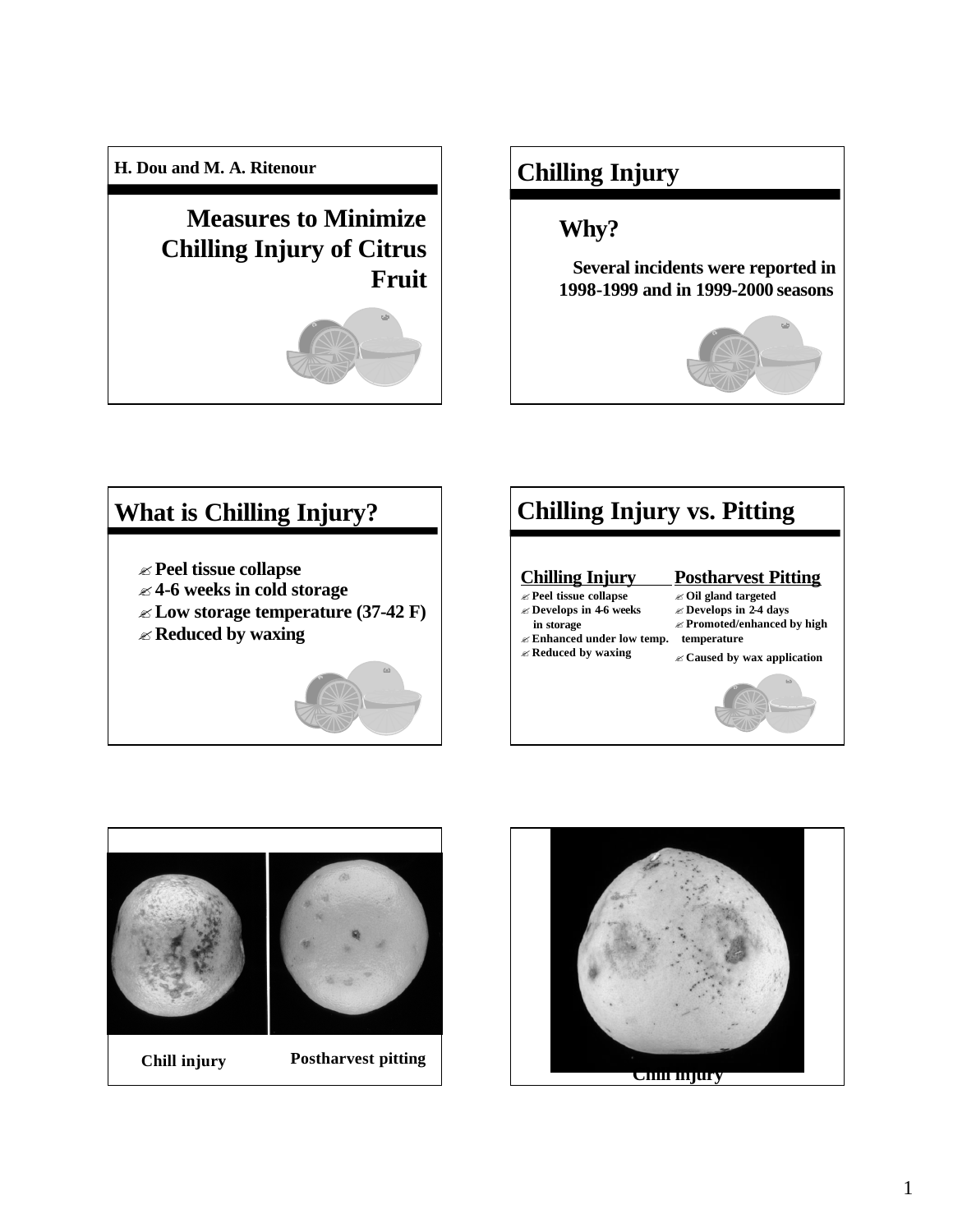



## ? **Fungicides application** ? **Intermittent warming** ? **High humidity**  ? **Low oxygen and high carbon dioxide** ? **Dipping fruit in chemicals** ? **Sealing in polyethylene film Control of Chilling injury | | | | Control of Chilling Injury**